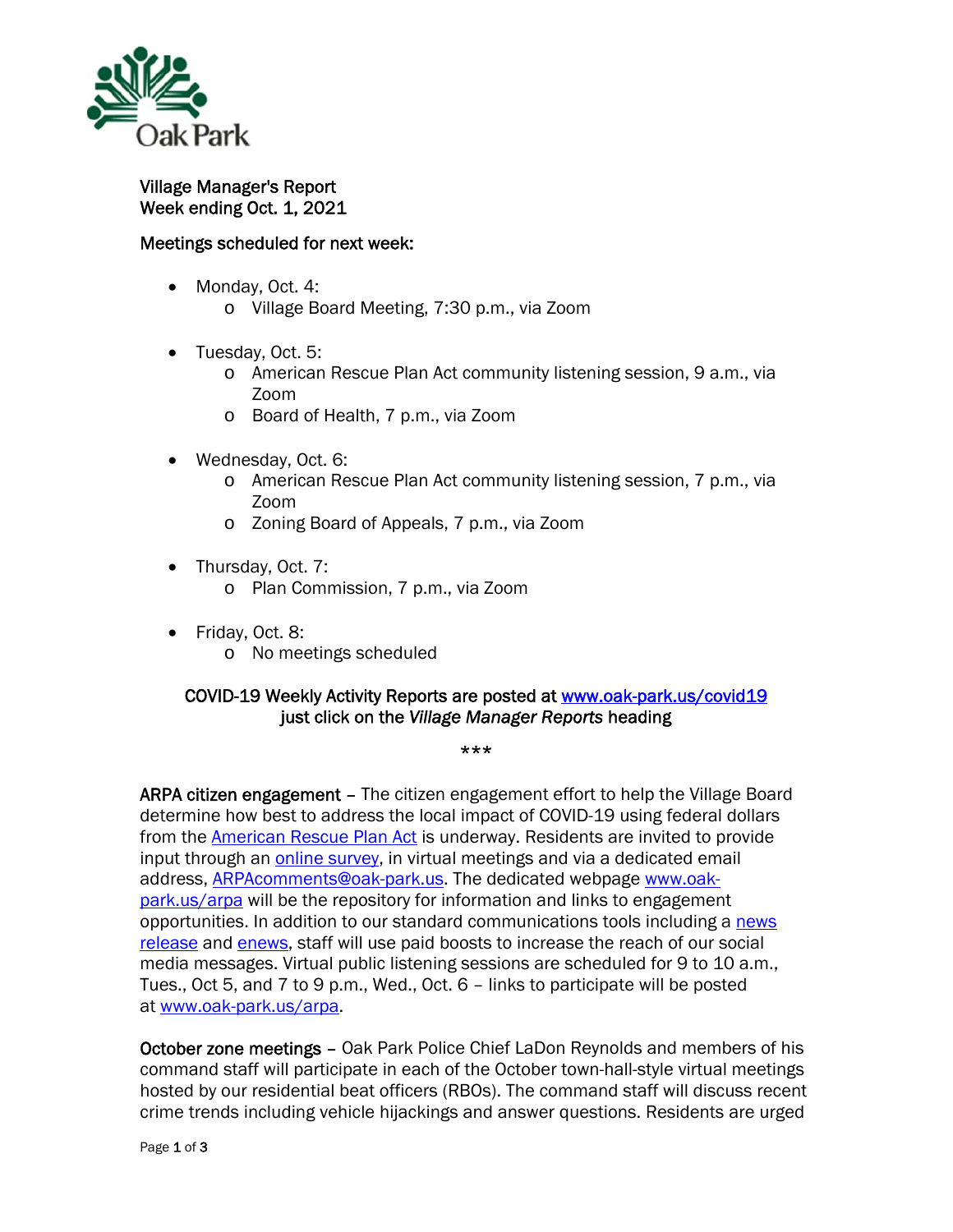to visit www.oak-park.us/rbo, identify their neighborhood zone and sign up for monthly updates and meeting notices specific to their zone, including participation links for the October online meetings.

Parking pilot survey underway – The online survey to gather public input on Oak Park's parking pilot program opened this week. Residents who live within the pilot area bounded by Harlem Avenue east to Oak Park Avenue and South Boulevard south to Harrison Street, including portions of the adjacent business districts, were specifically asked to take the survey. However, residents Village wide also are invited to participate since results may help determine if aspects of the pilot program should be implemented in other areas of the community. The policies the survey is rating include standardized parking limits, exemptions, meter time extensions and graduated pricing at pay stations. simplifying Oak Park's parking restrictions and regulations. Click here to take the survey…

ResCorp planned development application – The Oak Park Residence Corporation has submitted a planned development application for a six-story, 45-unit residential building at 7 Van Buren St. The petitioner is seeking zoning allowances to increase the height and lot coverage, and to decrease the required lot area, side setback, parking and loading area. The Village also is being asked to vacate a portion of Van Buren Street abutting the property. The development is proposed to be a net zero energy building with nine of the units – or 20 percent – meeting federal affordability criteria. The application is scheduled to go before the Plan Commission on Oct. 7.

Business, non-profit loan program – Applications are now being accepted for the Village's new Business and 501(c)(3) Non-Profit Coronavirus Recovery Grant Program funded by federal **American Rescue Plan Act**. The program is intended to help local businesses with less than \$3 million in annual average gross receipts and Oak Parkbased 501(c)(3) non-profit organizations that have been negatively impacted by the COVID-19 emergency. More information, including eligibility criteria and application forms, is available at www.oak-park.us/covid19gant.

Pie bake-off entry date extended – Registration for the Oak Park Farmers' Market Pie Bake-Off Contest has been extended through Oct. 5. The contest is set for Oct. 9 and is open to professional and amateur bakers age 16 and older. This year's contest will be limited to 10 entries, with participants chosen from among the entries by lottery. The contest rules and registration form are posted online at www.oakpark.us/2021piebakeoff. Entry forms may be dropped off at the Farmers' Market information tent on Saturday or submitted by email to farmersmarket@oak-park.us.

Honey harvest – The honeybees that call the hives atop the Public Works Center and Village Hall home have been hard at work this season. Village staff delivered 200, sixounce jars of *Rooftop Honey* to **Beyond Hunger**, which provides hunger relief programs and services to 13 zip codes across Cook County, including Oak Park. The Village maintains its hives to support local honeybee populations and create awareness of the importance of honeybees. More information about our beekeeping efforts is posted at www.oak-park.us/honeybees.